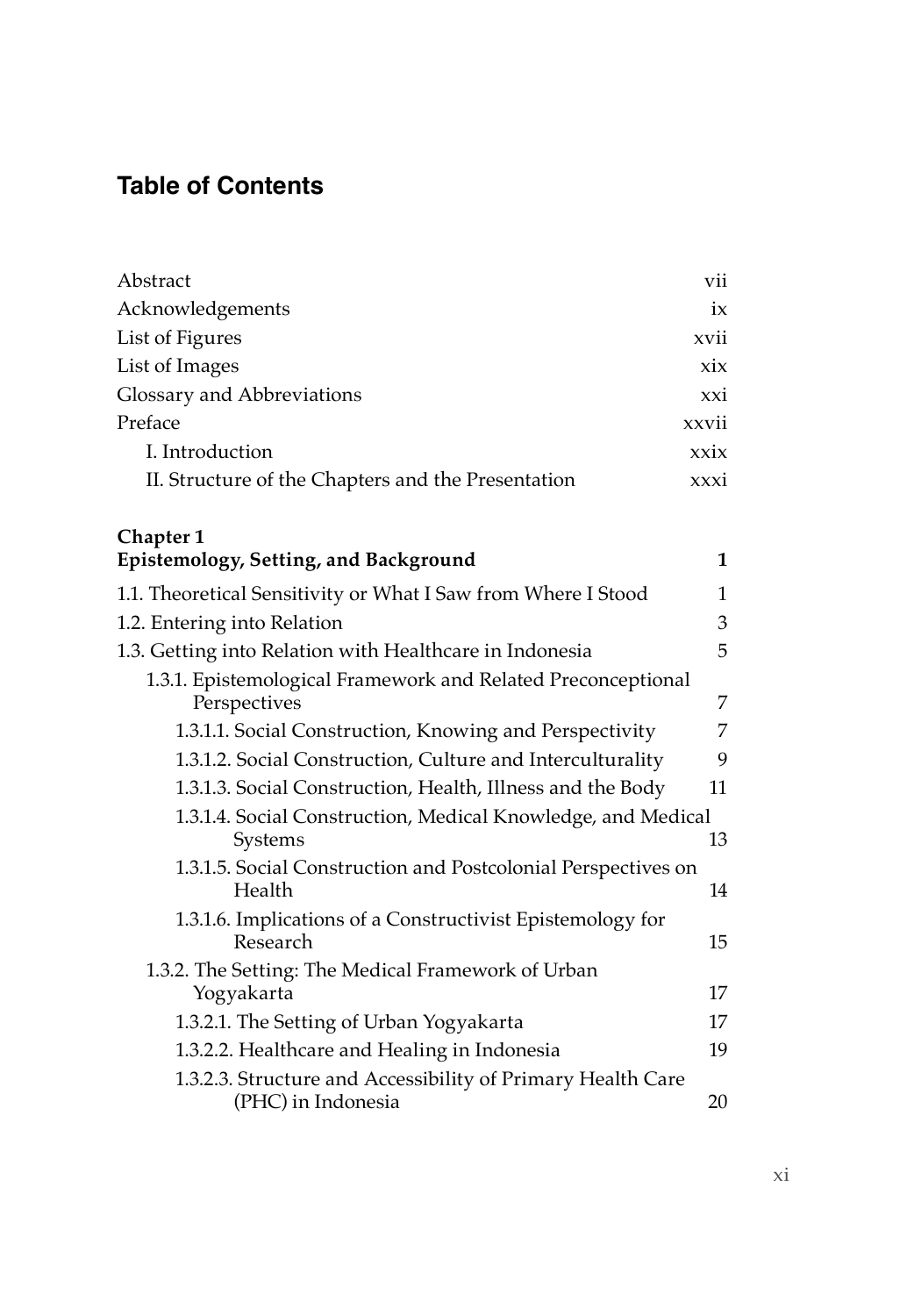| 1.3.2.4. Criticism of National Healthcare Programs                                          | 24 |
|---------------------------------------------------------------------------------------------|----|
| 1.3.2.5. Structural Difficulties and Corruption in Indonesia's<br>Primary Health Care       | 25 |
| 1.3.3. Heuristic Framework: Health, Illness and Healing in<br>Research Practices            | 30 |
| 1.3.3.1. Theoretical Background: Health, Illness and<br>Healing in Research                 | 30 |
| 1.3.3.2. T&CM Constitutes the Linchpin of my Study                                          | 30 |
| 1.3.3.3. Theoretical Considerations on Conceptualizations<br>of Health and Illness          | 31 |
| 1.3.3.4. Theoretical Considerations of Concepts of Healing<br>and Healthcare                | 35 |
| 1.3.3.5. Theoretical Conceptualizations of the 'Return of<br>T&CM'                          | 39 |
| 1.3.4. Exploring Practices of Healthcare Means Entering into<br>Complexities                | 41 |
| 1.4. Fundamental Theoretical and Experiential Assumptions and<br>Knowledge Guiding Research | 43 |
|                                                                                             |    |

## **Chapter 2**

| Methods                                                                                      | 45 |
|----------------------------------------------------------------------------------------------|----|
| 2.1. Methodological Considerations                                                           | 45 |
| 2.1.1. Grounded Theory                                                                       | 46 |
| 2.1.2. Ethnography                                                                           | 50 |
| 2.1.3. Researchers Reflexivity                                                               | 52 |
| 2.1.4. Reflexive Grounded Theory - A Methodological<br>Triangulation                         | 55 |
| 2.2. Methodological Approach and Related Implications                                        | 57 |
| 2.2.1. Principles of Triangulation                                                           | 58 |
| 2.2.2. Preparing for Field Research                                                          | 60 |
| 2.2.2.1. Preconceptions and Theoretical Sensitivity                                          | 60 |
| 2.2.3. Collecting Data: Positioning Myself and Acting in the<br>Field, Interacting with Data | 80 |
| 2.2.3.1. Establishing Contact – Starting to Do Fieldwork                                     | 80 |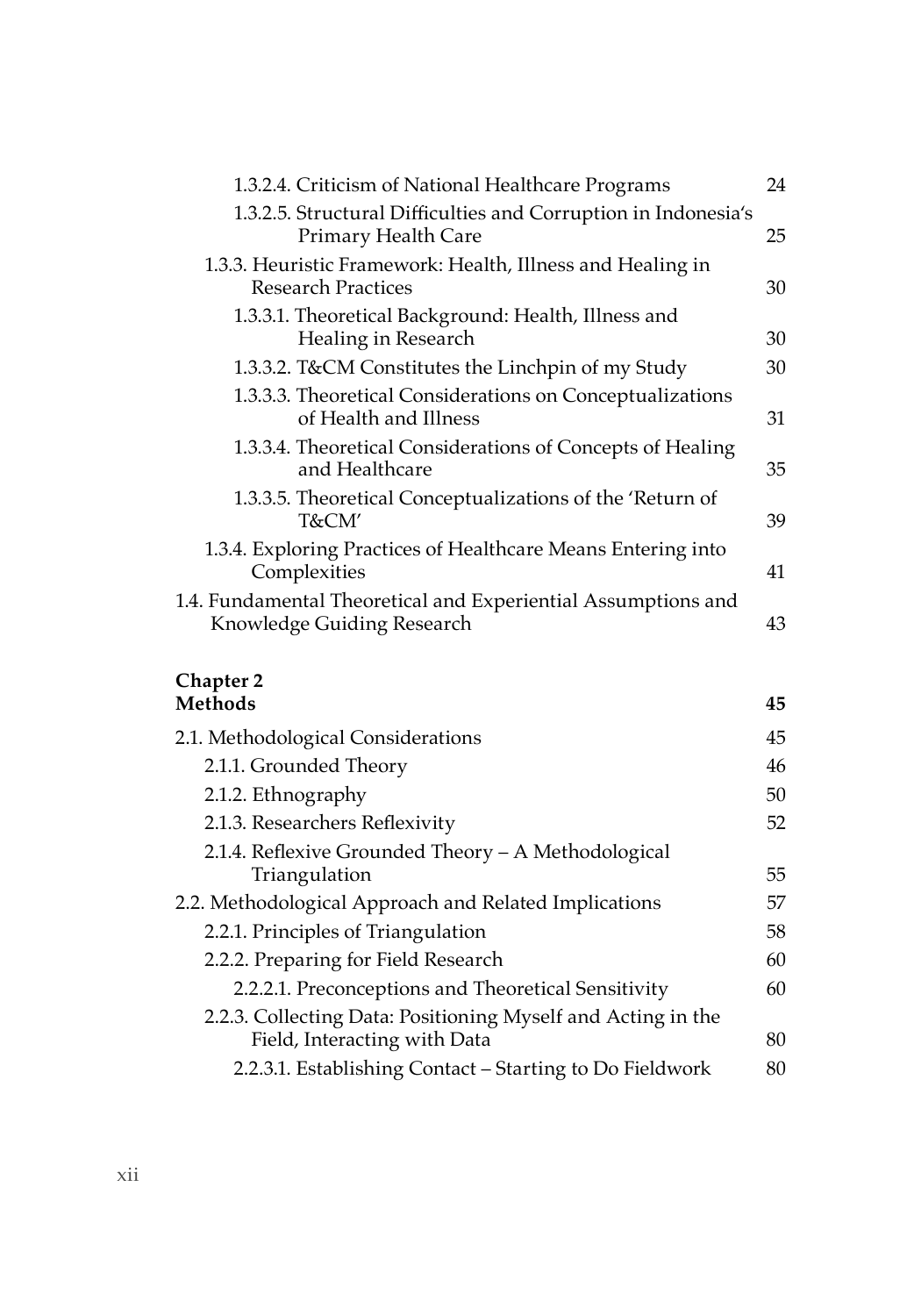| 2.2.3.2. The Simultaneous Process of Sampling, Data<br>Collection, and Data Analysis  | 83  |
|---------------------------------------------------------------------------------------|-----|
| 2.2.4. Analyzing and Interpreting Data - Conceptualizing and<br>Theorizing the Object | 95  |
| 2.2.4.1. Fundamental Considerations on GT - Analysis                                  | 95  |
| 2.2.4.2. Initial Analysis as Sample Informing Step                                    | 96  |
| 2.2.4.3. Open Coding                                                                  | 97  |
| 2.2.4.4. Axial Coding                                                                 | 109 |
| 2.2.4.5. Selective Coding                                                             | 116 |
| 2.2.4.6. Theoretical Saturation                                                       | 118 |
| 2.2.5. Limitations of the Study                                                       | 120 |
| 2.2.5.1. Methodological Limitations related to the GT<br>Framework                    | 120 |
| 2.2.5.2. Generalizability of GT-Models                                                | 122 |
| 2.2.5.3. The Role of the Researcher                                                   | 123 |
| 2.2.5.4. Using Narrative Interviews as a Research                                     |     |
| Instrument                                                                            | 125 |
| 2.2.5.5. The Research Environment of the Study                                        | 126 |
| Chapter 3                                                                             |     |
| <b>Empirical Approaches to Narratives of Illness</b>                                  | 127 |
| 3.1. Doing Healthcare – Navigating Healing According to the<br>Rasa of Cocok          | 128 |
| 3.1.1. Narratives about Illness                                                       | 128 |
|                                                                                       | 131 |
| 3.1.2. Making Meaning of Illness                                                      | 133 |
| 3.1.3. Classifying Illness Narratives                                                 | 134 |
| 3.1.3.1. Talking about Minor, Usual and Serious Illnesses                             | 136 |
| 3.1.3.2. Relational Categorization of Illnesses                                       |     |
| 3.1.4. Navigating Healing in Accordance with the Rasa of<br>Cocok                     | 171 |
| 3.1.4.1. Cocok and the Relational Character of Healing                                | 172 |
| 3.1.4.2. The Experiential Spectrum of Cocok                                           | 177 |
| 3.1.4.3. Considerations and Meaning Underlying Cocok                                  | 182 |
| 3.1.5. Discussion - The Feeling Contact of the Rasa of Cocok                          | 184 |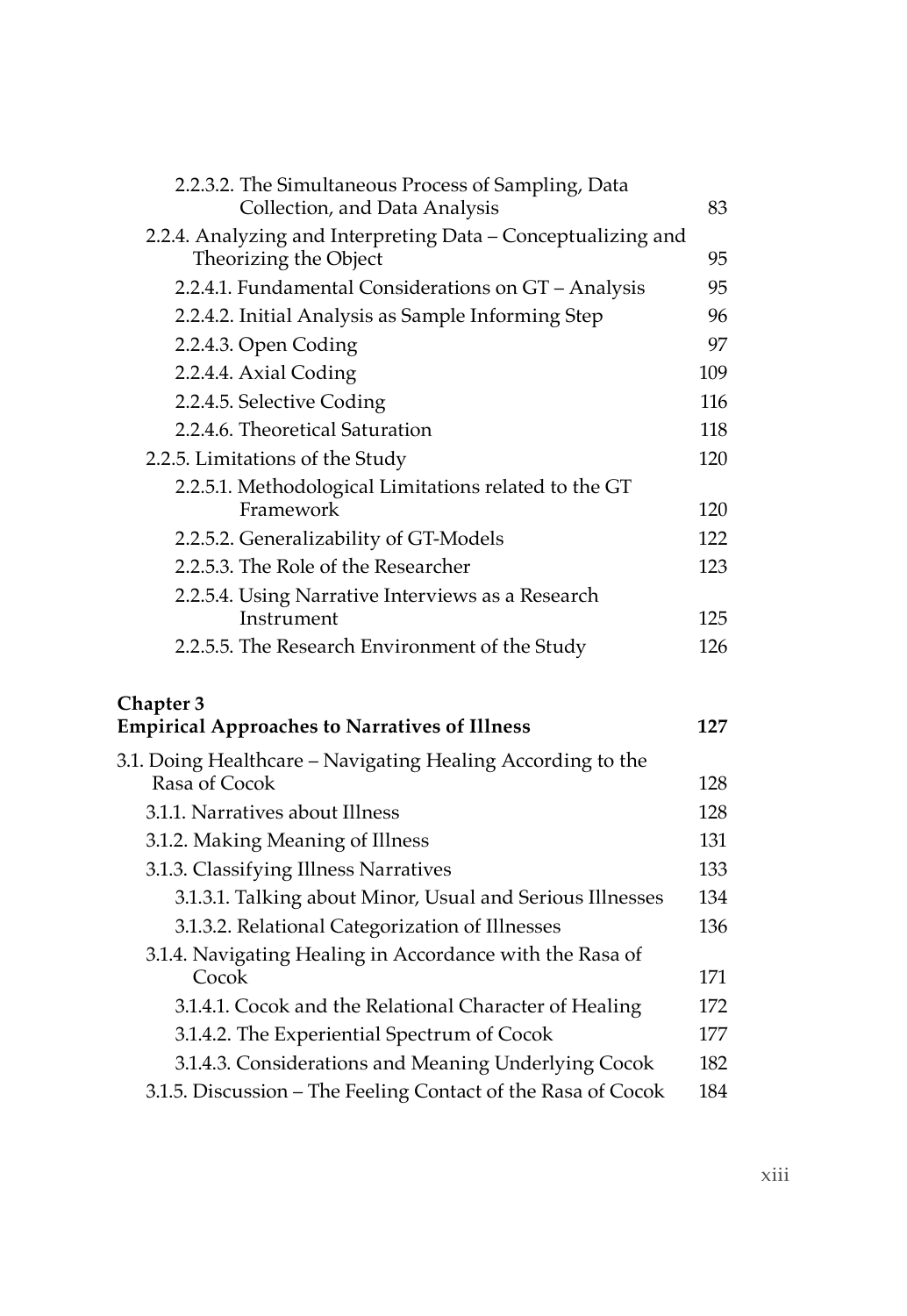| 3.1.6. Locating Paradigmatic Differences of T&CM and the<br>Rasa of Cocok                                 | 188 |
|-----------------------------------------------------------------------------------------------------------|-----|
| 3.2. Localizing Health, Illness and Healing in Between Natural<br>versus Kimia                            | 189 |
| 3.2.1. Localizing Different Conceptual Understandings of<br>Healing                                       | 190 |
| 3.2.2. Concepts concerning the Nature of Health, Illness and<br>Healing                                   | 193 |
| 3.2.2.1. Normative Concepts about the Nature of Health                                                    | 194 |
| 3.2.2.2. Normative Concepts about the Nature of Illness                                                   | 202 |
| 3.2.2.3. Normative Concepts about the Nature of Healing                                                   | 208 |
| 3.2.2.4. The Conceptual Interdependence of Natural                                                        |     |
| and Kimia                                                                                                 | 218 |
| 3.2.2.5. The Normative Notion of Nature                                                                   | 220 |
| 3.2.2.6. The Location of Meaning: Natural as Guiding<br>Framework                                         | 228 |
| 3.2.3. Epistemological Perspectives on Natural versus Kimia                                               | 230 |
| 3.2.3.1. Regimes of Knowledge between Empirical Wisdom<br>and Scientific Evidence                         | 230 |
| 3.2.3.2. Javanese Traditional Knowledge versus Western<br>Modern Knowledge                                | 232 |
| 3.2.4. The Location of the Epistemological Dichotomy of<br>Natural versus Kimia within Illness Narratives | 253 |
| 3.2.5. Contextualizing Meaning of the Normative                                                           |     |
| Differentiation of Natural versus Kimia                                                                   | 254 |
| Chapter 4<br>Considering Empirical Presentations in the Light of a Given                                  |     |
| <b>Epistemological Framework</b>                                                                          | 257 |
| 4.1. Production of Knowledge in the Framework of Research<br>Interviews                                   | 257 |
| 4.1.1. Research Interviews: Shared Performances of<br>Representatives                                     | 258 |
| 4.1.2. Telling and Retelling Stories: Narrative Identity                                                  | 260 |
| 4.1.3. Negotiating Identities: Narrative Constructions<br>of the Self and the Others                      | 261 |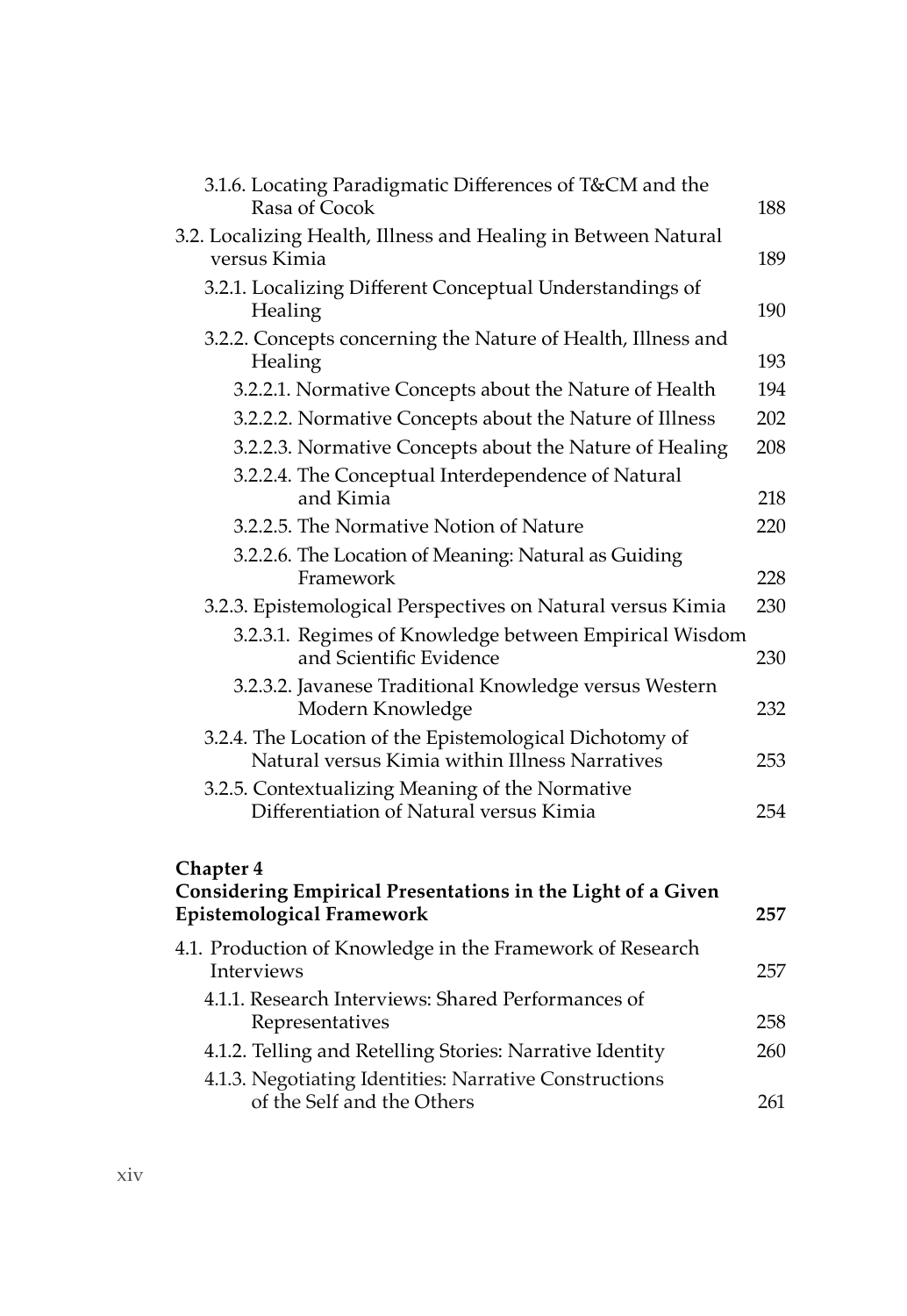| 4.1.4. Identity Matters: Researching the Subaltern Others                                                      | 265 |
|----------------------------------------------------------------------------------------------------------------|-----|
| 4.2. Locating the Self among Others: Exploring Pecularities<br>of the Given Narrative Framework                | 269 |
| 4.2.1. She Didn't Want to Tell because you are West                                                            | 269 |
| 4.2.2. Selected Insights into Health Biographies, instead of<br>'Objective' Truth of Healthcare Realities      | 272 |
| 4.2.3. The 'Westerner': Concepts, Considerations and<br>Examinations of the Researching 'Self'/'Others'        | 274 |
| 4.2.4. 'Doing Being Western': In-group and Out-group<br>Negotiations in the Context of Research Interviews     | 282 |
| 4.2.5. The 'Western Ghostly Audienc': Confidential Insights<br>for a Wider Audience                            | 285 |
| 4.2.6. Locating the Researching 'Self': The Situated Outsider                                                  | 288 |
| 4.2.7. Examining Narrative Constructions of the 'Self' and the<br>'Others'                                     | 290 |
| 4.2.7.1. The Javanese: An Imagined Community within the<br>Multiplicity of Selves                              | 291 |
| 4.2.7.2. Doing Being Javanese: A Reference to a Way of<br>Acting                                               | 293 |
| 4.3. Locating Pecularities of Javanese versus Western<br>in the Context of Interviews                          | 300 |
| 4.3.1. Contextualizing We and Them: Reflections of Natural<br>versus Kimia in Light of Javanese versus Western | 300 |
| 4.3.1.1. My Historical Reflections of Natural versus Kimia<br>in Light of Javanese versus Western              | 303 |
| 4.3.1.2. Performative Reflections of Natural versus Kimia<br>in the Light of Javanese versus Western           | 310 |
| <b>Chapter 5</b>                                                                                               |     |
| <b>Moving Beyond Duality</b>                                                                                   | 315 |
| 5.1. Introduction                                                                                              | 315 |
| 5.2. Moving Beyond Duality: Navigating Healing in Accordance<br>with the Rasa of Cocok                         | 317 |
| 5.2.1. Javanese Health Seekers as Bricoleuses: Making<br>Meaning of the Rasa of Cocok through the Lens of      |     |
| Healthcare Bricolage                                                                                           | 318 |